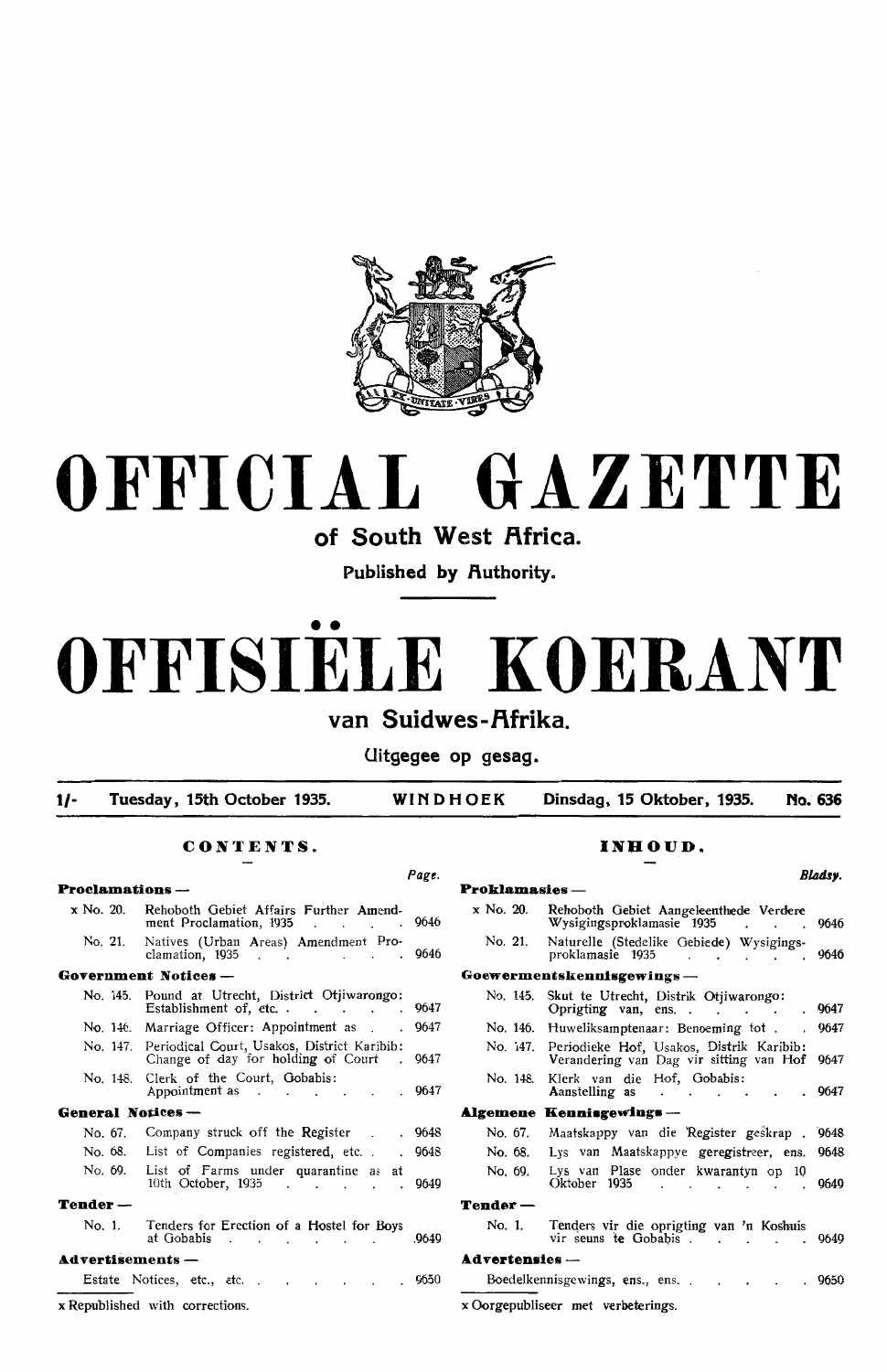#### **PROCLAMATIONS** By HIS HONOUR DAVID GIDEON CONRADIE, ADMINISTRATOR Of SOUTH WEST AFRICA.

x No. 20 of 1935.]

WHEREAS by paragraph *four* of the Agreement concluded between the Administrator of South West Africa and the Kaptein of the Rehoboth Community and the members of the Raad of the said Community, which said Agreement was ratified and confirmed by Proclamation of the Administrator dated the twenty-eighth day of September, 1923 (Proclamation No. 28 of 1923), it was agreed *inter alia* that the Adi-' ministrator, after consultation with the Raad of the aforesaid Rehoboth Community, should possess the powers to legislate for the territory referred to in the Agreement as the *Gebiet*, if he considered such legislation expedient or desirable in the interests of either· the Territory of South West Africa or the *Gebiet;* 

AND WHEREAS by section *one* of the Rehoboth Affairs<br>Proclamation, 1924 (Proclamation No. 31 of 1924), it was<br>provided that from and after the taking effect thereof the Raad should cease to function within the *Oebiet,* and all and several the powers, functions and duties vested by law in the Raad should vest in the Magistrate of the District of Rehoboth;

AND WHEREAS, after consultation with the Magistrate of the District of Rehoboth, the Administrator considers it expedient and desirable in the interests of the *Gebiet* to make provision for the expulsion therefrom of undesirable members of the Rehoboth Community;

NOW THEREFORE, under and by virtue of the powers in me vested, I do hereby proclaim, declare and make known as follows: $-$ 

1. Section *seven* of the Rehoboth Gebiet Affairs Proclamation, 1928 (Proclamation No. 9 of 1928), is hereby amended:-

- (1) by the deletion of the words "(other than a member of the Rehoboth Community)" occurring therein, and
- (2) by the insertion of the words "any person, other than a member of the Rehoboth Community" at the beginning of sub-paragraph (b) thereof.

2. This Proclamation may be cited for all purposes as the Rehoboth Gebiet Affairs Further Amendment Proclamation, 1935.

#### **GOD SAVE THE KING.**

Given under my hand and seal at Windhoek this Twentv-fifth day of September, 1935.

> **D. 0. CONRADIE,**  *AdmJnistrator.*

No. 21 of 1935.]

WHEREAS it is desirable to amend the law relating to natives in Urban Areas;

NOW THEREFORE, under and by virtue of the powers in me vested, I do hereby proclaim, declare and make known **as** follows:-

**x** Republished with corrections, vide *Official Gazette* No. 633 of 1st October, 1935.

#### **PROKLAMASIES**

#### VAN SY EDELE DAVID GIDEON CONRADIE, ADMINISTRATEUR VAN SUIDWES-AFRIKA.

x No. 20 van 1935.]

NADEMAAL deur paragraaf *vier* van die Ooreenkoms tussen die Administrateur van Suidwes-Afrika en die Kaptein<br>van die Rehoboth-Gemeente en die lede van die Raad van die voormelde Oemeente· gesluit, watter Ooreenkoms deur Proklamasie van die Administrateur, gedagteken die agt-en-twintigste dag van September, 1923 (Proklamasie No. 28 van 1923) bevestig en bekragtig is, dit *i-zter alia* ooreengekom is dat die Administrateur, na rugspraak met die Raad van die voormelde Rehoboth-Oemeente, die bevoegdheid sou besit om enige wetgewing wat in die Gebied Suidwes-Afrika in werking is op die landstreek, wat in die Ooreenkoms die *Oebiet* genoem word, uit te brei, as hy sodanige uitbreiding in die belange of van die Oebied Suidwes-Afrika of van die *Oebiet* raadsaam of wenslik ag;

EN NADEMAAL deur artikel een van "De Rehoboth Aan-gelegenheden Proklamatie, 1924" (Proklamasie No. 31 van 1924), bepaal is, dat vanaf en na die inwerkingtreding daar-Van die Raad sou ophou om binne die *Gebiet* te fungeer en<br>dat al die bevoegdhede, funksies en pligte, deur wet aan<br>die Raad verleen, by die Magistraat van die distrik Rehoboth<br>sou berus:

EN NADEMAAL die Administrateur, na rugspraak met die Magistraat van die distrik Rehoboth, dit raadsaam en wenslik ag, in die belange van die *Oebiet* om voorsiening te maak vir die verbanning uit die *Oebiet* van ongewensde lede van die Rehoboth-Oemeente;

SO IS DIT dat ek, onder en kragtens die bevoegdhede aan my verleen, hierdeur proklameer, verklaar en bekend maak, as volg:-

1. Artikel *sewe* van die Rehoboth Oebiet Aangekent- hede Proklamasie 1928 (Proklamasie No. 9 van 1928) word hiermee gewysig:-

- (1) deur skrapping van die woorde "(behalwe **'n** lid van die Rehoboth-Gemeente )" wat daarin voorkom, en
- (2) deur invoeging van die woorde "enige persoon, behalwe<br>In lid van die Rehoboth-Gemeente" aan die begin van sub-paragraaf (b) daarvan.

2. Hierdie Proklamasie kan vir alle doeleindes aangehaal word as die Rehoboth Gebiet Aangeleenthede Verdere Wysigingsproklamasie 1935.

#### GOD BEHOEDE DIE KONING.

Gegee onder my hand en seel te Windhoek op hierdie 25ste dag van September 1935.

D. 0. **CONRADIE,**  *Administrateur.* 

No. 21 van 1935.]

NADEMAAL dit wenslik is om die wet betreffende naturelle in Stedelike Oebiede te wysig;

SO IS DIT dat ek, ingevolge en kragtens die bevoegdheid my verleen, hierby proklameer, verklaar en bekendmaak as volg:-

x Oorgepubliseer met verbeterings. Sien *Offisiele K oerant*  No. 633 van 1 Oktober 1935.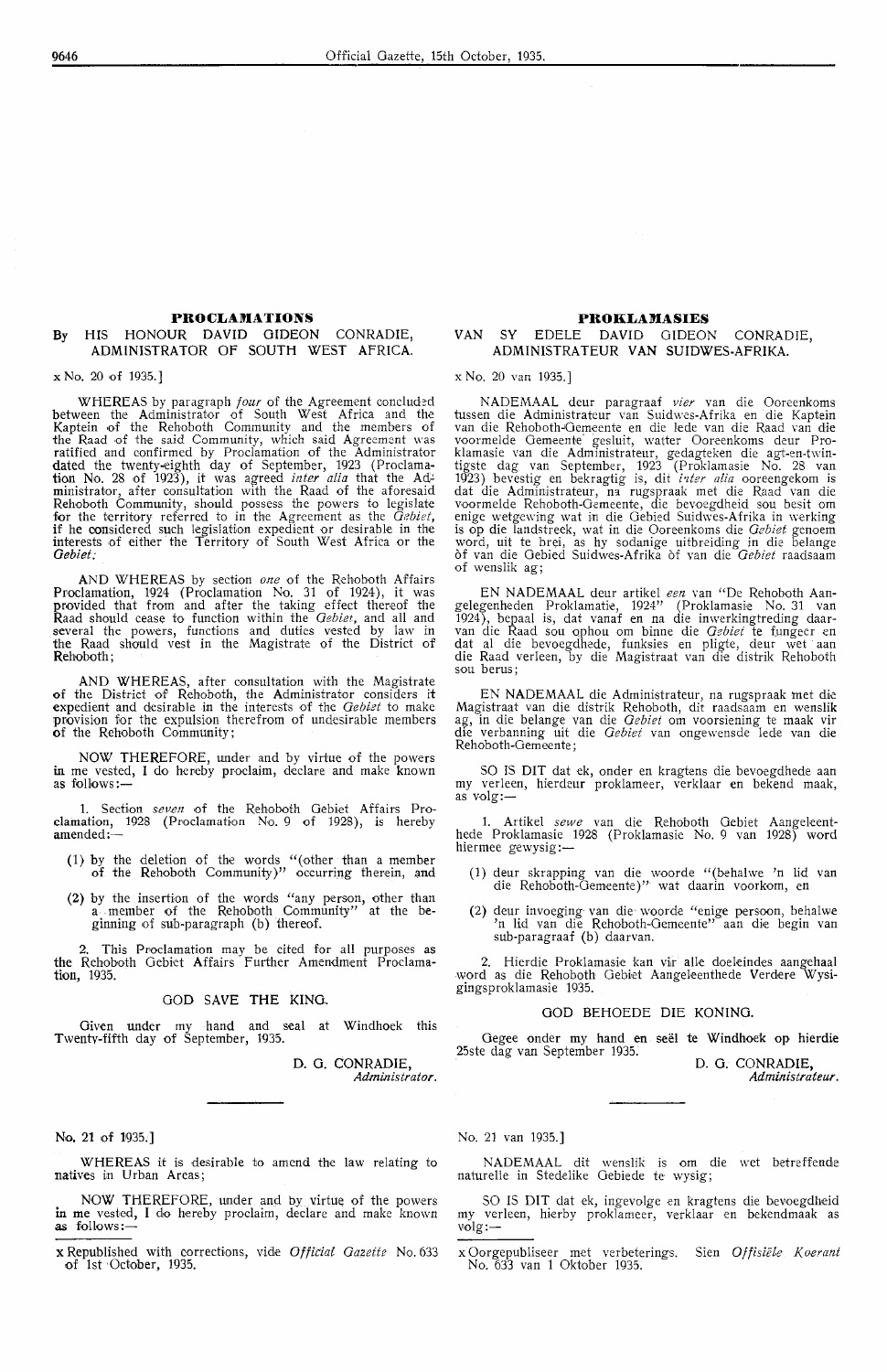1. The Natives (Urban Areas) Amendment Proclamation, 1932 (Proclamation No. 4 of 1932), is hereby amended by the insertion of the following new section after section *thirteen* thereof as section *thirteen bis.* 

"13 *.bis.* The provisions of the Sunday Trading Proclamation, 1919 (Proclamation No. 12 of 1919), shall not apply to the sale of Kaffir beer in accordance with the provisions of this Proclamation."

2. This Proclamation may be cited for all purposes as the Natives (Urban Areas) Amendment Proclamation, 1935.

#### **GOD SAVE THE KING,**

Given under my hand and seal at Windhoek this 28th day of September, 1935.

> **D.** 0. CONRADIE, *Administrator.*

1. Die Naturelle (Stedelike Oebiede) Wysigings Proklamasie 1932 (Proklamasie No. 4 van 1932) word hierby ge'Yysig deur invoeging van die volg,ende nuwe artikd **na**  artikel *dertien* daarvan as artikel *dertien bis.* 

"13 *bis.* Die bepalinge van "De Proclamatie op handeldrijven op Zondag 1919'' (Proklamasie No. 12<br>van 1919) het geen toepassing op die verkoop van kafferbier ooreenkomstig die bepalinge van hierdie Proklamasie nie."

2. Hierdie Proklamasie mag vir alle doeleindes aangehaal word as die Naturelle (Stedelike Gebiede) Wysigingsproklamasie 1935. GOD BEHOEDE DIE KONING.

Gegee onder my hand en seël te Windhoek op hierdie 28ste dag van September 1935.

> D. G. CONRADIE *Administrateur.*

# **Government Notices.**

The following Government Notices are published . for general information.

> F. P. COURTNEY CLARKE, *Secretary for South West Africa.*

Office of the Administrator, Windhoek.

No. 145.] [2nd October, 1935. No. 145.] [2 Oktober 1935.

POUND AT UTRECHT. DISTRICT OT JIWARONGO:

#### ESTABLISHMENT OF, ETC.

The Administrator has been pleased in terms of section *two* of Proclamation No. 5 of 1917, to authorise the establishment of a Pound at Utrecht in the district of Otjiwarongo, and the appointment of PAUL OTTO KUHN as Poundmaster thereof, with effect from the 1st October, 1935.

No. 146.] [ 4th October, 1935. No. 146.] [ 4 Oktober 1935

MARRIAGE OFFICER: APPOINTMENT AS. The Administrator has been pleased, in terms of section *five,* sub-section (2) of the Solemnization of Marriages Pro-clamation, 1920 (Proclamation No. 31 of 1920), to approve of the appointment of Reverend PHILIPPUS FREDRICK POT-GIETER of the Dutch .Reformed Church, Otjiwarongo, as a<br>Marriage Officer for South West Africa for a period of three months during the absence of Reverend F. J. W. Koch.

No. 147.) [9th October, 1935.

#### PERIODICAL COURT, USAKOS.

The Administrator has approved of the holding of the Periodical Court at Ussikos in the District of Karibib on the second and fourth Tuesday of each month, with effect from the 12th November, 1935.

Government Notice No. 24 of the 26th January, 1932, is hereby cancelled.

No. 148.] [10 Oktober 1935. [10th October, 1935. No. 148.] [10 Oktober 1935.

The following appointment as Clerk of the Court has been approved:-

OOBABIS: CONRAD SELZER with effect from the 14th to the 20th September, 1935, vice Mr. J. E. N. van den Bosch, on leave.

Die volgende Ooewermentskennisgewings word vir algegemene informasie gepubliseer.

**Goewermentskennisgewings.** 

F. P. COURTNEY CLARKE, *Sekretaris vir Suidwes-Afrika.* 

Kantoor van die Administrateur, Windhoek,

#### SKUT TE UTRECHT, DISTRIK OTJIWARONGO:

#### OPRIOTINO VAN, ENS.

Dit het die Administrateur behaag om, ooreenkomstig artikel *twee* van Proklamasie No. 5 van 1917, die oprigttng van 'n skut te Utrecht, in die distrik Otjiwarongo, en die benoeming van PAUL OTTO KUHN as Skutmeester daarvan, met ingang vanaf 1 Oktober 1935, goed te keur.

#### HUWEL!KSAMPTENAAR: BENOEMING TOT.

Dit het die Administrateur behaag om, ooreenkomstig artikel *vyf,* subartikel (2) van "De Huwdiksvoltrekikings Proklamatie 1920" (Proklamasie No. 31 van 1920), die benoeming<br>van Eerwaarde PHILIPPUS FREDRICK POTGIETER van<br>die Nederduits Gereformeerde Kerk, Otjiwarongo, tot Huwe-<br>liksamptenaar vir Suidwes-Afrika vir 'n tydperk van drie<br>

No. 147.] [9 Oktober 1935.

### PERIODJEKE HOF, USAKOS.

Die Administrateur het die hou van die Periodieke Hof te Usakos in die Distrik Karibib op die tweede en vierde Dinsdag van elke maand goedgekeur met ingang vanaf 12 November 1935.

Goewermentskennisgewing No. 24 van 26 Januarie 1932 word hierby herroep.

Die volgende aanstelling as Klerk van die Hof is goedgekeur:-

GOBABIS: CONRAD SELZER met ingang vanaf die 14de tot die 20ste September, 1935, in die plek van Mnr J. E. N. van den Bosch, wie op verlof is.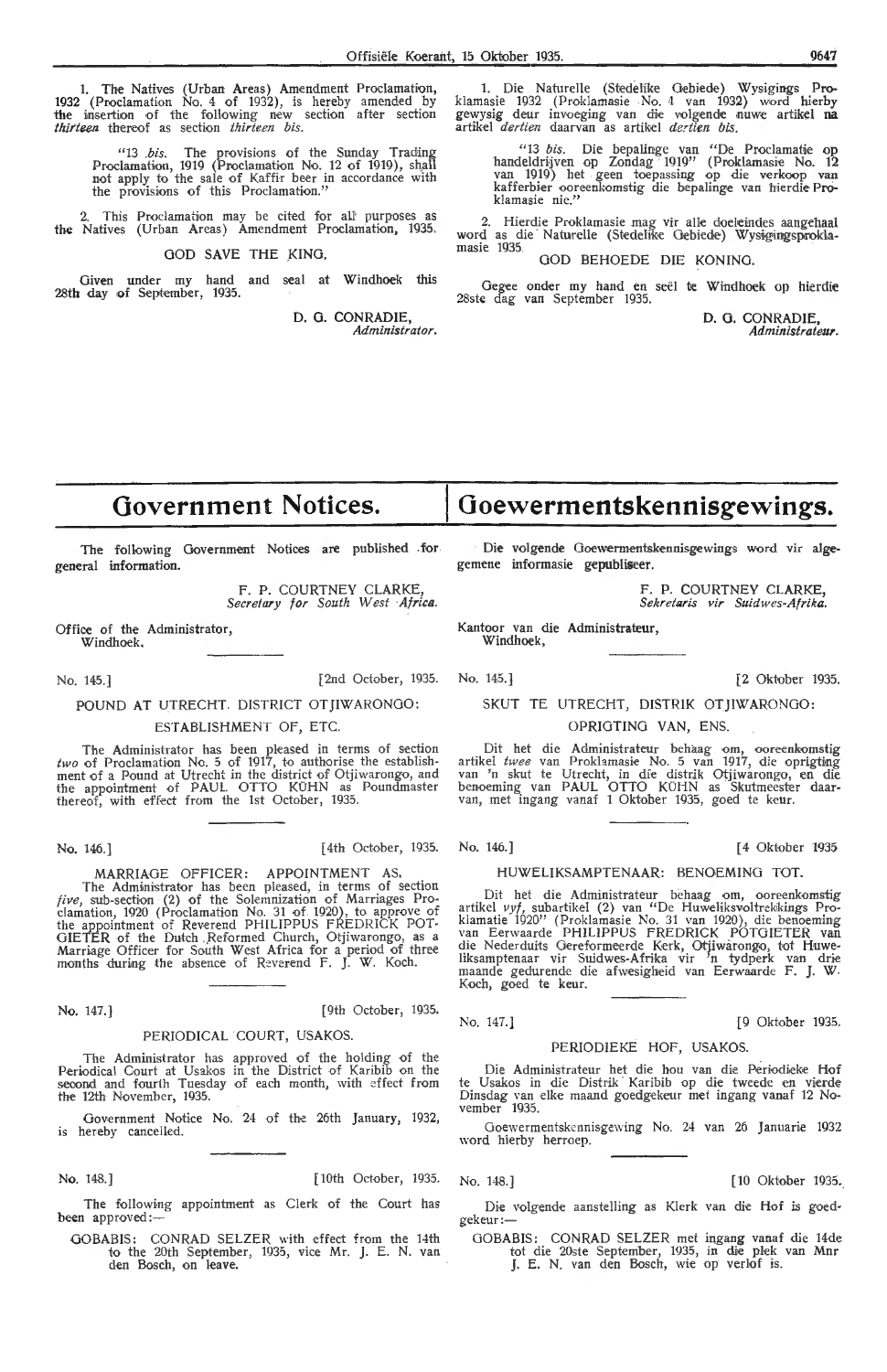### **General Notices.**

(No. 67 of 1935.)

Notice is hereby given, in accordance with Section 199 (6) of the Companies Ordinance No. 19 of 1928, that the name of the undermentioned Company has been struck off the REGISTER, and that the said Company shall upon publication hereof, be dissolved.

> P. S. LAMBRECHTS, Registrar of Companies.

Companies Registration Office, Windhoek, 2nd October, 1935.

## **Algemene Kennisgewings.**

(No. 67 van 1935.)

Ooreenkomstig die bepalings van Artikel 199 (6) van die Maatskappye Ordonnansie No. 19 van 1928, word hier-<br>mee kennis gegee dat die naam van die hierondervermelde Maatskappy van die REGISTER geskrap is, en dat die gemelde Maatskappy by publikasie hiervan, ontbind sal wees.

P. S. LAMBRECHTS,

Registrateur van Maatskappye.

Registrasiekantoor vir Maatskappye, Windhoek, 2 Oktober 1935.

| Name of Company.<br>No.<br>Naam van Maatskappy.                                                                |                     |         | Date of Registration.<br>Datum van Registrasie.                                                                       |                    |  |
|----------------------------------------------------------------------------------------------------------------|---------------------|---------|-----------------------------------------------------------------------------------------------------------------------|--------------------|--|
| Mining Investment Corporation South West Africa<br>7.<br>Limited.                                              |                     |         | 21, 2, 1922.                                                                                                          |                    |  |
|                                                                                                                |                     |         |                                                                                                                       |                    |  |
|                                                                                                                | $(No. 68$ of 1935.) |         | $(No. 68$ van 1935.)                                                                                                  |                    |  |
| The following particulars in regard to the registration<br>of Companies are published for general information. |                     |         | Die volgende besonderhede in verband met die registrasie<br>van Maatskappye word vir algemene informasie gepubliseer. |                    |  |
| P. S. LAMBRECHTS,<br>Registrar of Companies                                                                    |                     |         | S. LAMBRECHTS,<br>P<br>Registrateur van Maatskappye.                                                                  |                    |  |
| <b>Companies</b> Registration Office,<br>Windhoek, 9th October, 1935.                                          |                     |         | Registrasiekantoor vir Maatskappye,<br>Windhoek, 9 Oktober 1935.                                                      |                    |  |
|                                                                                                                |                     |         | COMPANIES REGISTERED. - MAATSKAPPYE GEREGISTREER.                                                                     |                    |  |
| $N_{\Omega}$                                                                                                   | Name of Company     | Address | Date of Registration                                                                                                  | Capital — Kapitaal |  |

| No. | Name of Company<br>Naam van Maatskappy | Address<br>Adres         | Date of Registration<br>Datum van Registrasie | Capital — Kapitaal |
|-----|----------------------------------------|--------------------------|-----------------------------------------------|--------------------|
| 161 | Voeglers (Proprietary) Limited         | Kaiser Str.,<br>Windhoek | 5/9/1935                                      | $£ 5,100/$ - / -   |

#### **NOTICE OF INCREASE OF CAPITAL. - KENNISGEWING VAN VERMEERDERING VAN KAPITAAL.**

| No. | Name of Company.                           | Address  | Date of Registration.  | Amount of Increase.       |
|-----|--------------------------------------------|----------|------------------------|---------------------------|
|     | Naam van Maatskappy.                       | Adres    | Datum van Registrasie. | Bedrag van Vermeerdering. |
| 78  | S. W. A. Karakul Centrale<br>$(1928)$ Ltd. | Windhoek | 20/9/1935              | $\pounds 6.000/-$ /--     |

#### **NOTICE OF DECRERSE OF CAPITAL. - KENNISGEWING VAN VERMINDERING VAN KAPITAAL.**

| No. | Name of Company.<br>van Maatskappy.<br>Naam                           | Address/Adres            | Date of Registration.<br>Datum van Registrasie. | Reduced from / Verminderd van    |
|-----|-----------------------------------------------------------------------|--------------------------|-------------------------------------------------|----------------------------------|
| 124 | South West African Trading<br>Company (1931) (Proprietary)<br>Limited | Kaiser Str.,<br>Windhoek | 16/9/1935                                       | $£ 11,000$ to/tot $£ 6,124/10/0$ |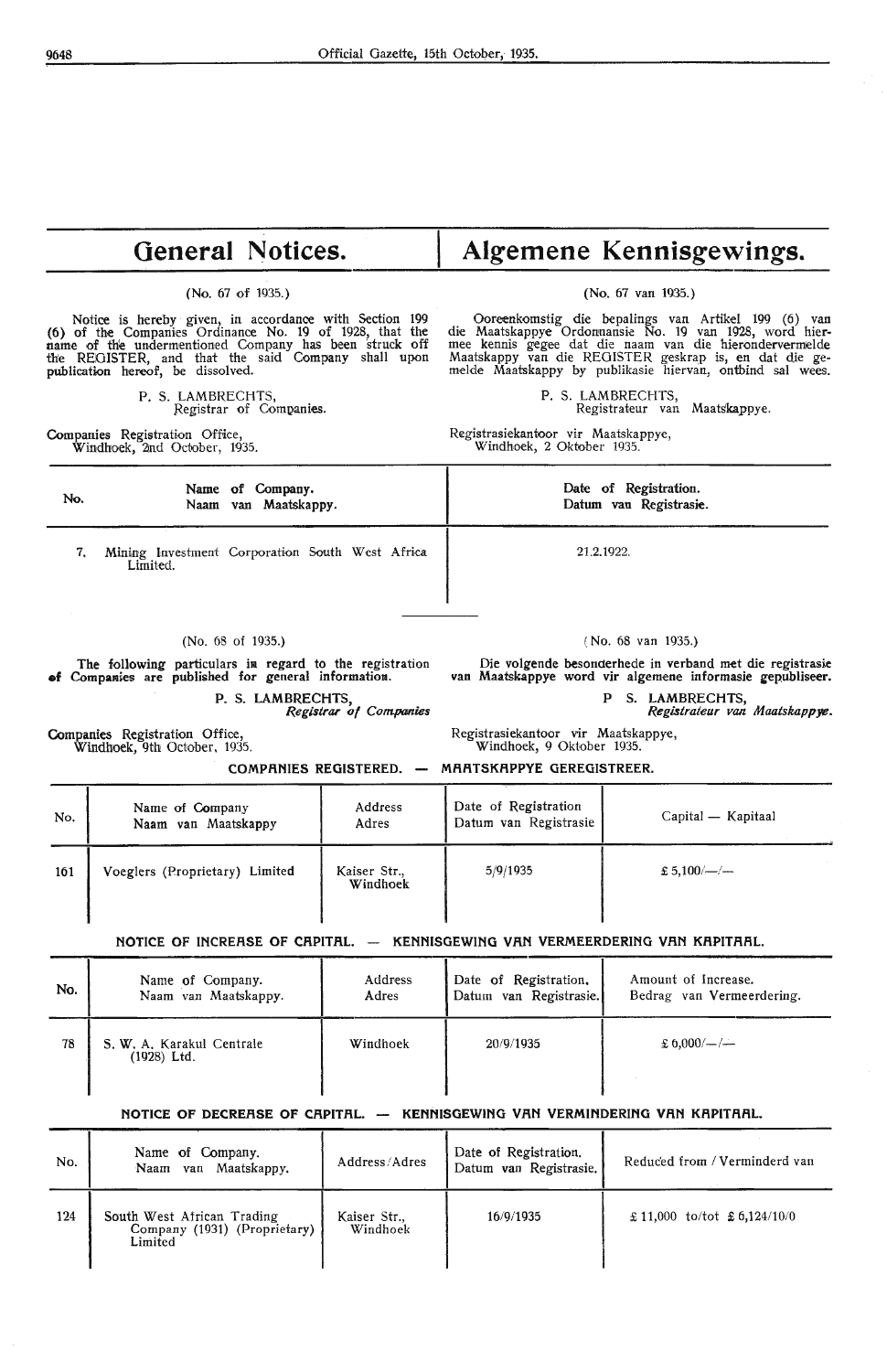#### (No. 69 of 1935.)

The following is published for general information: $-$ LIST OF FARMS UNDER QUARANTINE AS AT 10TH OCTOBER, 1935.

#### **ANTHRAX:**

OTJIWARONOO: Deigratia, Selbourne, Schlettwein 218, Ombujomatemba. GOBABIS: Daniel 455.

#### **BLACKQUARTER:**

GOBABIS: Hinterland 180, Aminuis Reserve, Gobabis Commonage, Masis, Uichenas. OTJIWARONOO: Uitzig 364, Heuningberg, Lusthof. REHOBOTH: Naeis, Noatis, Nineis, Kaunwas. OUTJO: Paderborn. WINDHOEK: Hohenhorst.

#### **DOURINE.**

GROOTFONTEIN: Sumas, Auros. OT JIWARONGO: Kuhwärder. WINDHOEK: Khomas Hochland. OKAHANDJA: Hagenau.

**M. M.** NESER,

Senior Veterinary Surgeon.

Windhoek,

10th October, 1935.

(No. 69 van 1935.)

Die volgende word vir algemene informasie gepubliseer:-L **VS VAN PLASE ONDER KWARANTYN OP** 

#### 10 OKTOBER 1935.

#### **MILTSIEKTE:**

OT JIW ARO NGO: Deigratia, Selbourne, Schlettwein **218,**  Ombujomatemba. GOBABIS: Daniel 455.

#### **SPONSSIEKTE:**

GOBABIS: Hinterland 180, Aminuis Reservaat, Oobabis **Oe**meenteweide, Masis, Uichenas. OT JIWARONGO: Uitzig 364, Heuningberg, Lusthof. REHOBOTH: Naeis, Noatis, Nineis, Kaunwas. OUT JO: Paderborn. WINDHOEK: Hohenhorst.

#### SLAPSIEKTE.

GROOTFONTEIN: Sumas, Auros. OT JIWARONGO: Kuhwärder. WINDHOEK: Khomas Hochland. OKAHANDJA: Hagenau.

> M. M. NESER, Hoofveearts.

Windhoek, 10 Oktober 1935.

# **TENDER.**

#### (No. 1 of 1935.)

Tenders are invited for the erection of a Hostel for Boys at Oobabis, in accordance with plans and specificattons which can be obtained from the office of the Director of Works, Windhoek, Clerk of Works, Works Department, Keet-<br>manshoop, and Magistrate, Gobabis.

Applications for plans, etc., must be acoompanied by a deposit of two guineas, which will be refunded to bona fide tenderers when the plans and specifications are returned. Sealed tenders should be submitted on the prescribed form, together with the names of two sureties as required. Tenders must be addressed to the Secretary, S.W.A. Tender Board, Government Buildings, Windhoek, endorsed "Tender for Boy's Hostel Gobabis", and must reach him not later than<br>Boy's Hostel Gobabis", and must reach him not later than 12 noon on the 25th October, 1935.

The Board does not bind itself to accept the lowest or any tender.

Any tender received after the prescribed time will not be considered.

#### (No. 1 van 1935.)

Tenders word gevra vir die oprigting van 'n koshuis vir seuns te Gobabis, ooreenkomstig die planne en spesifi-<br>kasies wat van die kantoor van die Direkteur van Werke, Windhoek, Klerk van Werke, Departement van Werke, Keetmanshoop, en die Magistraat te Gobabis verkrybaar is.

Applikasies vir planne, ens., moet vergesel wees van 'n deposito van twee ghienies wat terugbetaal sal word aan bona fide tenderaars, wanneer die planne en spesifikasies teruggestuur word. Verseëlde tenders moet op die voor-<br>geskrewe formulier, tesame met die name van twee borge soos<br>vereis, ingedien word. Tenders met die opskrif "Tender vir nuwe koshuis vir seuns te Gobabis" moet aan die Sekretaris van die Suidwes-Afrika Tenderkommissie, Goewermentsgebou, Windhoek, gerig word en moet hom nie later as 12 uur n.m. die 25ste Oktober 1935 bereik nie.

Die Kommissie is nie verplig om die laagste of enige tender aan te neem nie.

Enige tenders wat na bovermelde .tyd ontvang word, sal nie in aarimerking geneem word nie.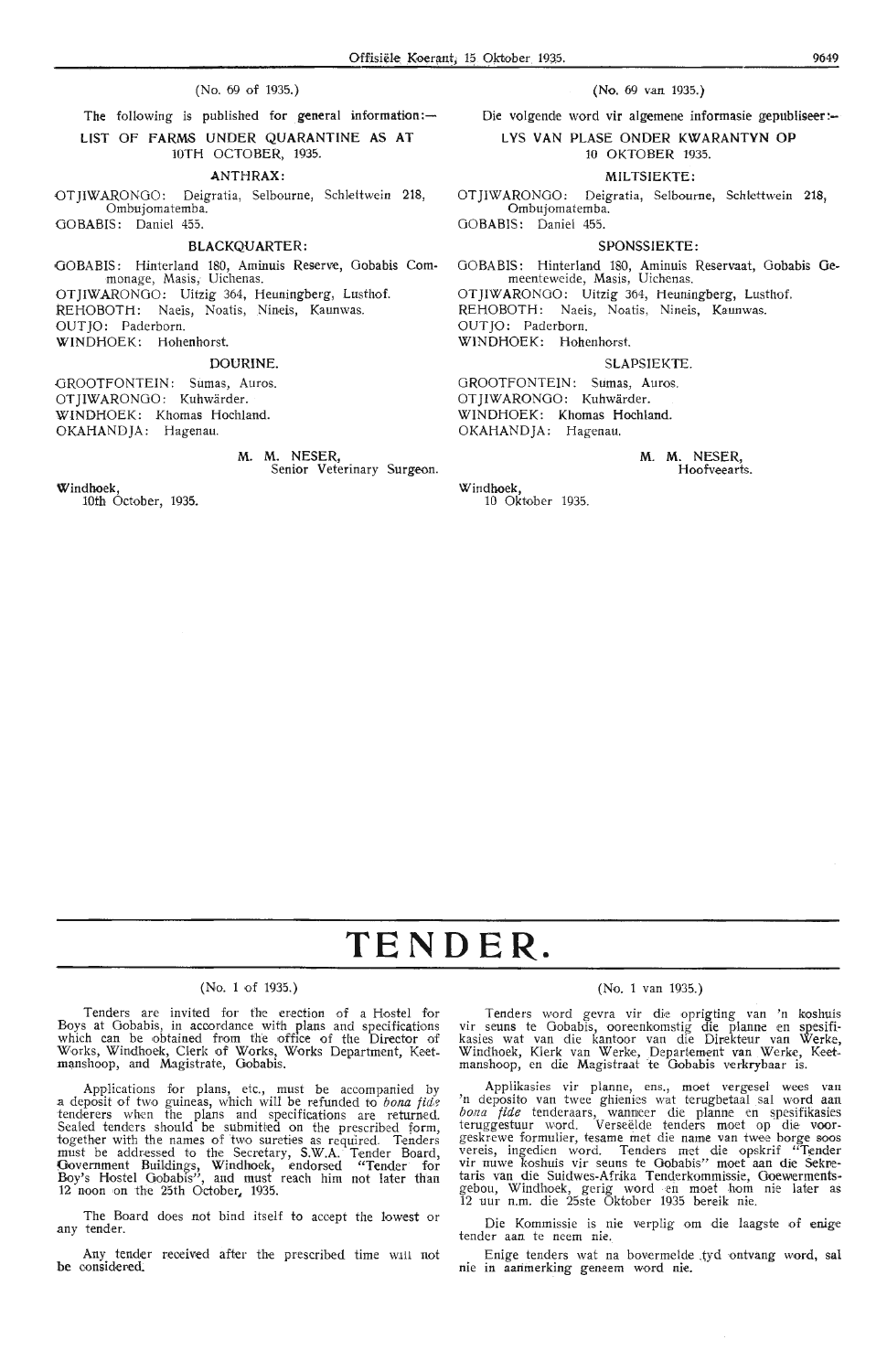#### ADVERTISING IN THE *OFFICIAL GAZETTE* OF SOUTH WEST AFRICA.

I. The *Official Gazette* will be published on the 1st and 15th day of each month; in the event of either of those days falling on a Sunday or Public Holiday, the *Gazette* will be published on the next succeeding working day.

2. Advertisements for insertion in the *Gazette* must be delivered at the office of the Secretary for South West Africa (Room 46, Government Buildings, Windhoek) in the languages<br>in which they are to be published, not later than 4.30 p.m.<br>on the *ninth* day before the date of publication of the *Gazette* in which they are to be inserted.

3. Advertisements wili be inserted in the *Gazette* after the official matter or in a supplement to the *Gazette* at the discretion of the Secretary.

4. Advertisements will be published in the *Official Gazette* in the English, Dutch or German languages; the necessary translations must be furnished by the advertiser or his agent. It should be borne in mind however, that the German version of the *Gazette* is a translation only and not the authorised issue.

5. Only legal advertisements are accepted for publication in the *Official Gazette,* and are subject to the approval of the Secretary for South West Africa, who can refuse to accept or decline further publication of any advertisement.

Advertisements should as far as possible be type written. Manuscript of advertisements should be written on one side of the paper only, and all proper names plainly inseribed; in the event of any name being incorrectly printed as a result of indistinct writing, the advertisement can only be republished on payment of the cost of another insertion.

7. The Subscription for the *Official Gazette* is 20/- per annum, post free in this Territory and the Union of South Africa obtainable from Messrs. John Meinert Ltd., Box 56, Windhoek. Postage must be prepaid by Overseas subscribers*.*<br>Single copies of the *Gazette* may be obtained either from Messrs. John Meinert Ltd., Box 56, Windhoek, or from the Secretary for South West Africa at the price of 1/- per copy.

8. The charge for the insertion of advertisements other than the notices mentioned in the sucoeeding paragraph is at the rtae of 7/6 per inch single column and 15/- per inch double column, repeats half price. (Fractions of an inch to be  $reckoned$  an  $inch.)$ 

9. Notices to Creditors and Debtors in the estates of deceased persons and notices of executors concerning liquidation accounts lying for inspection, are published in schedule form at **12/·** per estate.

10. No advertisement will be inserted unless the charge is prepaid. Cheques, drafts, postal orders or money orders must be made payable to the Secretary for South West Africa.

#### CUSTOMS NOTICE.

#### QUARTERLY RETURN OF GOODS IN KING'S WARE-HOUSE.

It is hereby notified for general information that the Quarterly Returns of goods in King's Warehouses at the undernoted Ports, for the quarter ended 30th September, 1935, have been prepared and may be inspected at the offices of the Collectors of Customs, at the respective Ports:-

Walvis Bay.

Luderitz.

GEORGE E. W. MARSHALL,<br>Collector of Customs.

## **Advertensies.**

#### ADVERTEER IN DIE OFFISIELE KOERANT VAN SUIDWES-AFRIKA.

1. Die *Offisiifle Koerant* sal op die lste en 15de van elke maand verskyn; ingeval een van hierdie dae op 'n Sondag op Publieke Feesdag val, dan verskyn die Offisiële *Koerant* op die eersvolgende werkdag.

2. Advertensies wat in die *Offisiele Koerant* geplaas moet word moet in die taal waarin hulle sal verskyn ingehandig word aan die kantoor van die Sekretaris vir Suidwes• Afrika (Kamer 46, Regerings-Oeboue, Windhoek), nie later as 4.30 n.m. op die neënde dag voor die datum van ver-<br>skyning van die *Offisiële Koerant* waarin die advertensies moet geplaas word nie.

3. Advertensies word in die Offisiële Koerant geplaas<br>agter die offisiële gedeelte, of in 'n ekstra blad van die K *oerant,* soos die Sekretaris mag goedvind.

4. Advertensies word in die *Offisiële Koerant* gepubli-<br>seer in die Engelse, Afrikaanse en Duitse tale; die nodige vertalinge moet deur die adverteerder of sy agent gelewer word. Dit moet onthou word dat die Duitse teks van die *Offisiifle Koerant* slegs 'n vertaling is, en **nie** die geoutoriseerde uitgawe is nie.

5. Slegs wctsadvertensies word aangeneem vir publikasie in die *Offisiifle Koerant,* en hulle is onderworpe aan diegoedkeuring van die Sekretaris vir Suidwes-Afrika, wat **die·**  aanneming of verdere publikasie van 'n advertensie mag weier.

6. Advertensies moet sover as moontlik op die masjien geskryf wees. Die manuskrip van adverlensies moet slegs. op een kant van die papier geskryf word, en alle name moet duidelik wees; ingeval 'n naam ingevolge onduidelike handskrif foutief gedruk word, dan kan die advertensies siegs. dan weer gedruk word as die koste van 'n nuwe opneming betaal word.

7. Die jaarlikse intekengeld vir die *Offisiele Koerant*  is 20/-, posvry in hierdie Gebied en die Unie van Suid-Afrika,.<br>verkrygbaar van die here John Meinert, Bpk., Posbus 56,. Windhoek. Posgeld moet vooruit betaal word deur oorseese<br>intekenaars. Enkele eksemplare van die *Offisiële Koerant* is. verkrygbaar of van die here John Meinert, Bpk., Posbus 56, Windhoek, of van die Sekretaris vir Suidwes-Afrika, teen die prys van 1/- per eksemplaar.

8. Die koste vir die opname van advertensies, behalwe die kennisgewings, wat in die volgende paragraaf genoem is, is teen die tarief van 7/6 per duim enkel kolom, en 15/-<br>per duim dubbel kolom, herhalings teen half prys. (Gedeel-<br>tes van 'n duim moet as 'n volle duim bereken word.)

9. Kennisgewings aan krediteure en debiteure in die boedels van oorlede persone, en kennisgewings van eksekuteurs betreffende likwidasie-rekenings, wat vir inspeksie lê, word:<br>in skedule-vorm gepubliseer teen 12/- per boedel.

10. Geen advertensie sal geplaas word nie, tensy **die·** koste vooruit betaal is. Tjeks, wissels, pos- of g,eldorders moet betaalbaar gemaak word aan die Sekretaris vir Suidwes-<br>Afrika.

#### DOEANE-KENNISGEWlNG.

#### KW ART AALSE OPGA WE VAN OOEDERE IN RYKS-PAKHUIS.

Dit word hiermee vir algemene informasie bekend gestel dat die Kwartaalse Opgawe van goedere in die Rykspakhuise by·<br>die ondergenoemde hawes vir die kwartaal geëindig 30 September 1935, opgestel is en mag opgeslaan word by die kantore<br>van die Ontvangers van Doeane by die respektiewe hawes :-

Walvishaai.

#### Luderitz.

GEORGE E. W. MARSHALL Ontvanger van Doeane;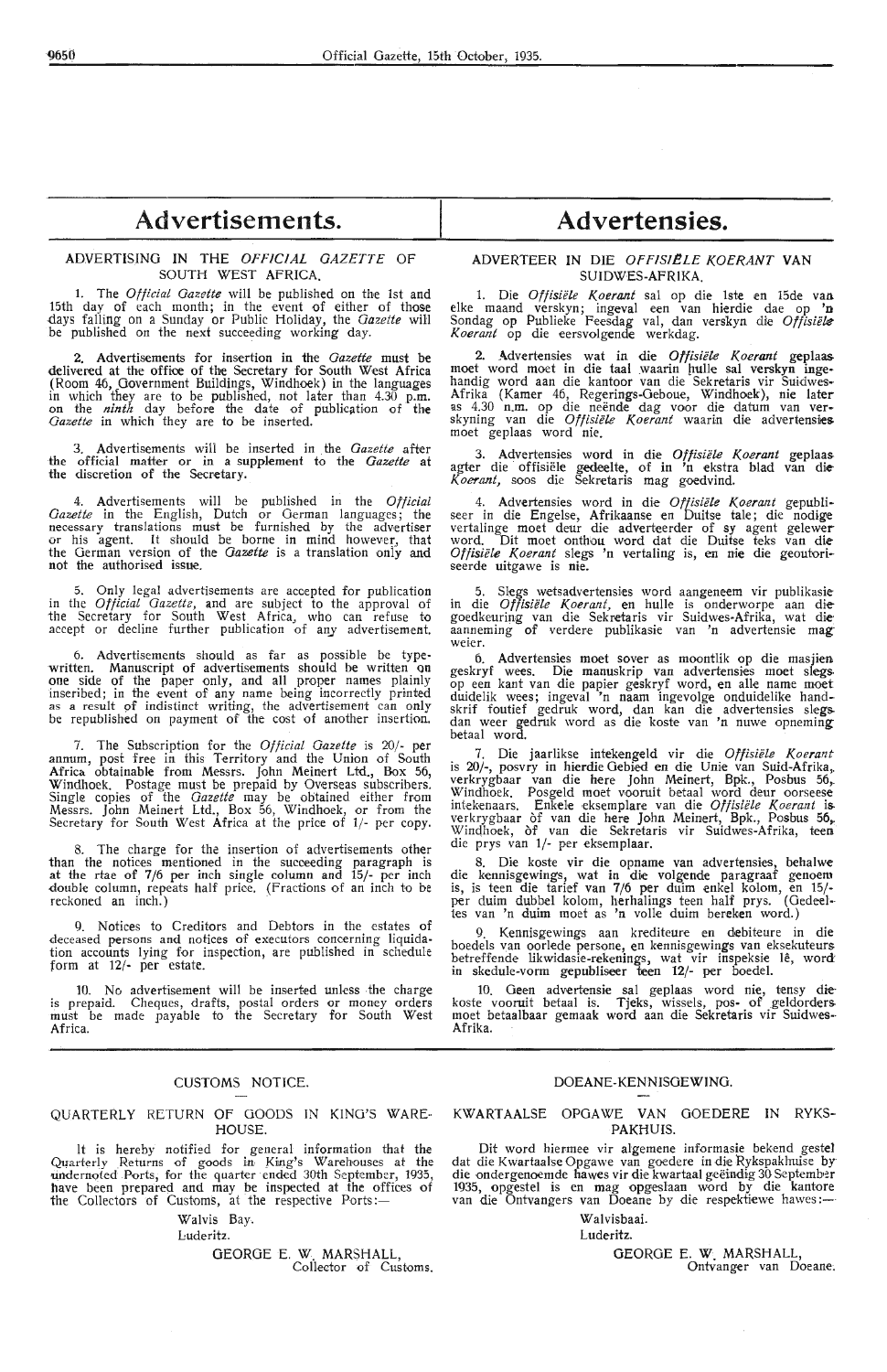NOTICES OF TRUSTEES AND ASSIGNEES. Pursuant fo Section *ninety-nine,* Sub-section (2), of the Insolvency Act, 1916, as applied to South West **Africa.** 

The liquidation accounts and plans of distribution or/and contribution in the Assigned or Sequestrated Estates mentioned in the subjoined Schedule having been confirmed on the dates therein mentioned, notice is hereby given that<br>a dividend is in course of payment or/and a contribution in course of collection in the said Estates as set forth, and that every creditor liable fo contribute is required to pay the trustee or assignee the amount for which he is liable at the address mentioned in the Schedule.

KENNISGEWING VAN KURATORS EN BOEDELBEREDDERAARS. Ingevolge artikel *neën-en-neëntig*, onderartikel (2) van die Insolvensiewet 1916, soos op Suidwes-Afrika toegepas.

Aangesien die likwidasierekenings en state van distribusie of/en kontribusie in die afgestane of gesekwestreerde boedels vermeld in die onderstaande Bylae op die daarin genoemde datums bekragtig is, word hiermee kennis gegee dat 'n diwident uitgekeer of/en 'n kontribusie in vermelde boedels ingevorder sal word, soos uiteengesit in die Bylae, en dat elke kontribusiepligtige skuldeiser die deur hom verskuldigde bedrag aan die kurator of boedelberedde-<br>raar by die adres in die Bylae genoem, moet betaal.

Form. No. 7 / Form. No. 7. SCHEDULE - BYLAE.

| No. of<br>Estate<br>No. van<br>Boe del | Name and Description<br>of Estate<br>Naam en Beskrywing<br>van Boedel | Date when<br>Account<br>Confirmed<br>Datum<br>waarop Re-<br>kening be-<br>kragtig is | Whether a Dividend is<br>being paid or Contri-<br>bution being collected,<br>or both<br>Of 'n diwident uitgekeer<br>word of 'n kontribusie<br>ingevord, word of beide | Name of Trustee or<br>Assignee<br>Naam van Kurator of<br>Boedelberedderaar | <b>Full Address of Trustee</b><br>or Assignee<br>Volledige Adres van<br>Kurator of<br>Boedelberedderaar |
|----------------------------------------|-----------------------------------------------------------------------|--------------------------------------------------------------------------------------|-----------------------------------------------------------------------------------------------------------------------------------------------------------------------|----------------------------------------------------------------------------|---------------------------------------------------------------------------------------------------------|
| 405                                    | Rudolf Gramowsky,<br>a farmer of Windhoek                             | 27/9/35                                                                              | Neither dividend is<br>being paid nor contri-<br>bution collected                                                                                                     | D. W. F. E. Ballot<br>and E. Worms                                         | Windhoek<br>$Box$ 18.                                                                                   |

#### NOTICE

Application having been made by HEINRICH OTTO RICHARD VOIOTS for the issue and registration of a Certificate of Registered Title in respect of farm Blaesskranz No. 7, situate in the district of Rehoboth, measuring 10,341 hectares 68· ares 28 square metres, originally held by him under and by virtue of:-

- (a) certain Deed of Grant by the late German Government to the children of the deceased Johannes Diergaard dated at Windhoek the 2nd November, 1894, and
- (b) certain Deed of Sale entered into between Else Diergaard (born Beukes) widow acting for and on behalf of the children of the late Hans Diergaard, also known as Johannes Diergaard, and the said Heinrich Otto Richard Voigts, dated at Rehoboth on the 14th day of June, 1901, and oonfirmed by the Imperial Governor at Windhoek on the 12th day of July, 1901,

all persons claiming to have any right or title in or over the said land are hereby required to notify me in writing of such claim within three months from the date of publication of this notice.

Should any objection be taken it shall be the duty **of the** person objecting in the absence of any agreement between the parties, to apply to the High Court of South West Africa, within a period of one month from the date on which the objection is lodged for an Order restraining the issue of the Certificate in question, failing which such Certificate will be issued.

> P. S. LAMBRECHTS Registrar of Deeds.

Deeds Registry, Windhoek,

23rd July, 1935.

#### NOTICE OF APPLICATION FOR REHABILITATION.

Notice is hereby given that application will be made in terms of Section 108 (2) (a) of Ordinance No. 7 of 1928 to the High Court of South West Africa on Monday, the 2nd day of December, 1935, at 9 o'clock in the forenoon or as soon thereafter as Counsel can be heard, for the rehabilitation of CHRISTIAN RUDOLPH LIEBENBERG, formerly a farmer of farm KAIS SÜD, District of Warmbad, whose Estate No. Volume 220/280, was placed under sequestration by order -0f the High Oourt of .South West Africa, dated the 7th July, 1930,

Dated at Windhoek, this 4th day of October, 1935 LORENTZ & BONE, Applicant's Attorneys, Acme Buildings, Kaiser Str., Windhoek.

#### SWORN APPRAISER.

#### CERTIFICATE OF APPOINTMENT.

By virtue of the authority vested in me by Section 10 of the Administration of Estates Act, 1913, I have appointed PAUL WILLI SCHEIBLICH, Esquire, of LUDERITZ, to act as Sworn Appraiser for the District of Luderitz.

J. M. M. Commaille,

Master of the High Court. Office of the Master of the High Court of South West Africa,

Windhoek, this 21st day of September, 1935.

#### IN THE HIGH COURT OF SOUTH WEST AFRICA. Before the Hon. Mr. Acting Justice Goldblatt (In Chambers).

WINDHOEK, Tuesday, the 8th October, 1935.

Ex parte Application of: $-$ 

OTTO HAELBICH IN HIS. CAPACITY AS LIQUIDA-TOR OF E. HAELBICH (PROPRIETARY) LIMITED (In Voluntary Liquidation).

Having on the 4th day of October, 1935, heard **Mr.** C. P. Bond, of Counsel for the Applicant and having read the Petition and annexures, the Court reserved judgment. Thereafter on this day

#### IT IS ORDERED

- (1) That a Rule Nisi be, and it *is* hereby, issued calling upon all persons concerned to shew cause, if any, to this Court on the 18th day of November, 1935,
	- (a) why the arrangement or compromise agreed to at the meeting of concurrent creditors of the said Company held at the Hotel Kaiserhof, Karibib, South West Africa, on the 30th September, 1935, in terms of the Order of this Court dated the 15th August, 1935, shall not be sanctioned;
	- (b) why the said Company shall not thereupon be discharged from liquidation and why the Applicant shall not be allowed to resign as Liquidator upon satisfying the said Company that he has truly and properly carried out the trust imposed upon him and duly accounted for the administration of the said Company whilst in Liquidation;
- (2) That this Order be published once in the Official Gazette of South West Africa, once in each of the following news-<br>papers: -- "Cape Times", "Star", "Windhoek Advertiser" and "Allgemeine Zeitung", and also be served upon Fritz Wiese personally by registered letter.

BY ORDER OF THE COURT.

J. MOSTERT,<br>Assistant Registrar.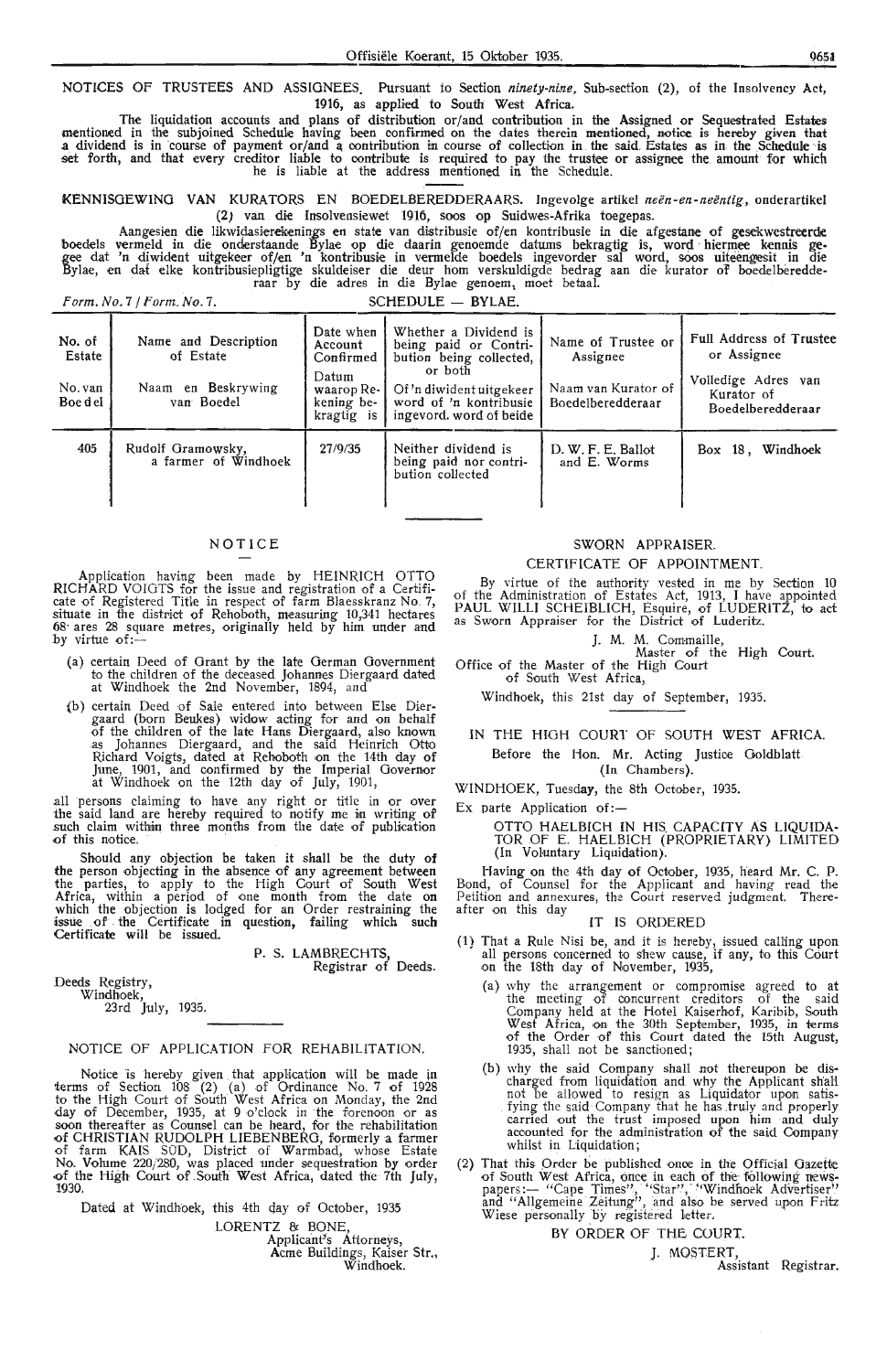NOTICE BY EXECUTORS CONCERNING LIQUIDATION ACCOUNTS LYING FOR INSPECTION: Section 68, Act No. 24 of 1913, as applied to South West Africa.

Notice is hereby given that copies of the Administration and Distribution Accounts iin the Estates specified in the attached Schedule will be open for the inspection of all persons interested therein for a period of 21 days (or longer if specially stated) from the dates specified, or from the date of publication hereof, whichever may be later, and at the Offices of the Master and Magistrate as stated. Should no objection thereto be lodged with the Master during the period of inspection the Executors concerned will proceed to make payments in accordance therewith.

**KENNISGEWING** DEUR EKSEKUTEURS BETREFFENDE LIKWIDASIE-REKENINGS TER INSAGE. Artikel 6S, Wet No. 24 van 1913, soos toegepas op Suidwes-Afrika.

Kennisgewing geskied hiermee dat duplikate van die Administrasie- en Distribusierekenings in die boedels vermeld in die navolgende Bylae, ter insage van al die persone, wat daarin belang bet, op die kantore van die **Meester**  en die Magistraat, soos vermeld, gedurende 'n tydperk van drie weke (of !anger indien spesiaal vermeld) vanaf **ver**melde datums, of vanaf datum van publikasie hiervan, watter datum die laatste mag wees, sal lê. As geen beswaar daarteen by die Meester binne die vermelde tydperk ingedien word nie, sal die betrokk**e e**ksekuteurs oorgaan tot uitbetaling ooreenkomstig vermelde rekenings.  $SCHFDUIF = BVIAF$ 

| o Con<br>Estate No.<br>Boedel No. | ESTATE LATE<br>BOEDEL VAN WYLE            | Description of<br>Account<br>Beskrywing van<br>Rekening | Date<br>Period<br>Datum<br>Tydperk | Office of the<br>Master<br>Meester | Kantoor van die<br>Magistrate<br>Magistraat | Name and Address of<br>Executor or authoriz. Agent<br>Naam en adres v. eksekuteur<br>of gemagtigde Agent |
|-----------------------------------|-------------------------------------------|---------------------------------------------------------|------------------------------------|------------------------------------|---------------------------------------------|----------------------------------------------------------------------------------------------------------|
| 1496                              | Nicolaas Everhardus<br>Loubser            | First                                                   | 21 days                            | Windhoek                           | Mariental<br>and Somer-<br>set West         | Joint Executors :-<br>N. E. Loubser and<br>J. W. Loubser,<br>c/o Lorentz & Bone,<br>Box 85, Windhoek     |
| 1683                              | Friedrich Gustav<br>Pallmann              | First and Final<br>Liquid. and Distr.<br>Account        | 21 days                            | Windhoek                           | Karibib                                     | Carl Gruschka,<br>c/o A. J. Simkovsky,<br>Box 8, Karibib                                                 |
| 1699                              | Cecilia Johanna Grobler,<br>geb. Strijdom | Eerste en Finale<br>Liquid. en Distr.                   | 15/10/35                           | Windhoek                           | Otjiwa-<br>rongo                            | Bell & Fraser, Agenten<br>voor de Exekuteur,<br>Bus 43, Windhoek                                         |
| 1730                              | Nicolaas Jacobus<br>Beyleveld             | First and Final<br>Liquid. and Distr.<br>Account        | 21 days<br>from<br>16/10/35        | Windhoek                           | Groot-<br>fontein                           | Mrs. A. C. Beyleveld,<br>Executrix,<br>c/o J. H. Rathbone, Esq.,<br>Box 43, Grootfontein                 |
| 1761                              | Julius Geier                              | First and Final                                         | 21 days<br>from<br>15/10/35        | Windhoek                           |                                             | Ohlthaver & List Trust<br>Coy. Ltd, for Executrix<br>Testamentary                                        |

## NOTICE TO CREDITORS AND DEBTORS. ESTATES OF DECEASED PERSONS. Section 46, Act No. 24 of 1913, as applied to South West Africa.

Creditors and Debtors in the Estates specified in the annexed Schedule are called upon to lodge their claims with and pay their debts to the Executors concerned within the stated periods calculated from the date of publication hereof.

KENNI\$GEW ING AAN SKULDEISERS EN SKULDENAARS. BOEDELS VAN OORLEDE PERSONE. Artikel 46, Wet No. 24 van 1913, soos toegepas op Suidwes-Afrika.

Skuldeisers en skuldenaars in die Boedels wat vermeld is in bygaande Bylae word versoek om hul vorderings in te !ewer en hul skulde te betaal by die kantore van die betrokke Eksekuteurs binn,e **die** gemelde tydperke, vanaf die datum van publikasie hiervan.

 $SCHFDUIF = BVIAF$ 

| Estate No.<br>Boedel No. 1 | ESTATE LATE<br>BOEDEL VAN WYLE                                                    | Within a period of<br>Binne 'n tydperk van | Name and Address of Executor or<br>authorized Agent<br>Naam en Adres van Eksekuteur of<br>gemagtigde Agent |
|----------------------------|-----------------------------------------------------------------------------------|--------------------------------------------|------------------------------------------------------------------------------------------------------------|
| 1771                       | Walter James Stuart Roberts and surviving<br>spouse Anna Elly Roberts, born Klein | 30 days                                    | Mrs. A. E. Rouerts,<br>Executrix Testamentary,<br>$c/O$ Mr L. Tingler,<br>Standard Bank, Kalkfeld          |

#### **NOTICE**

#### THE DORDABIS FARMING COMPANY LIMITED (in voluntary Liquidation).

Notice is hereby given that we have applied to the Master<br>of the High Court of South West Africa, Windhoek, for an<br>extension of three months, calculated from the 26th October,<br>1935, within which to file the liquidation acc Estate, the reason being that the framing of the accounts in the abovementioned liquidation cannot be finished before the beginning of December

**CARL** LIST, D. W. F. E. BALLOT, Joint Liquidators.

#### **NOTICE**

#### SOUTH WEST AFRICAN TRUST COMPANY LIMITED (in voluntary Liquidation).

Notice is hereby given that we have applied to the Master<br>of the High Court of South West Africa, Windhoek, for an<br>extension of three months, calculated from the 26th October<br>1935, within which to file the liquidation acco

Windhoek, 6th October, 1935.<br>Windhoek, 6th October, 1935.

CARL LIST, D. W. F. E. BALLOT